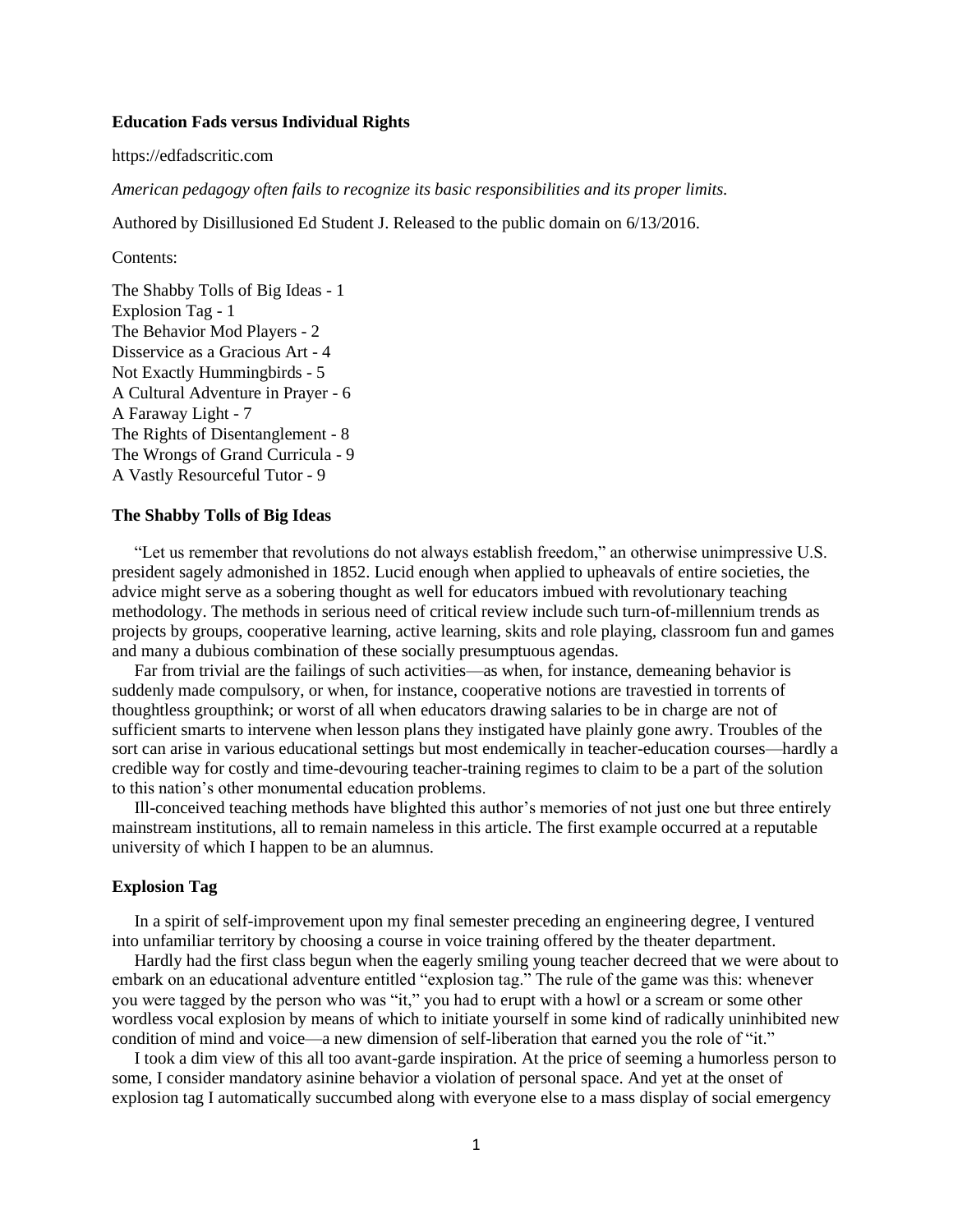grins that signified our submission to the agenda (though soon I was not quite following instructions). I should have just walked out the door. A most embarrassed *"Nothing really!"* was the only vocal reaction that I was able to muster on failing to avoid being tagged. (A Bronx cheer would have served as the class act for that occasion had I thought of it in time.) And then in the course of the pseudo-spontaneous monotony, one confused young man attempted originality by slapping another guy in the face—not a terribly violent smack though still a bad enough one to arouse a groaning *"Ohhh!"* of wretchedly grinning objection from the rest of the crowd. Nevertheless our mentor allowed the show to proceed until most of the class had been duly exploded.

There followed after explosion tag a most egregious tongue-protrusion exercise, the story of which I spare the reader.

When the class was over at last I began to ponder those events with mounting disgust and bewilderment. One day later I dropped the ludicrous humanities course and fled to a math course I luckily found still open, the non-human grace of the latter affording a healthier break for humanity as far as I was concerned.

### **The Behavior Mod Players**

Later in life I aspired to become a high school physics teacher—this in the freedom-respecting aim of teaching at the nicely never compulsory physics advanced-placement level—having often stood in awe of the mathematics inhering within the laws and the mysteries of the physical universe. I hoped this fascination might prove contagious with the kinds of students who would naturally choose the subject. In pursuit of certification, and also in the hope of learning something worthwhile in the process, I enrolled in an evening course in classroom management at another school with a good reputation.

Far from offering a good introduction to the art of classroom management, the course itself became a prime example of the endless ways in which naive and cavalier educational innovations are liable to miscarry in the classroom social arena.

With no choice at all I was promptly tossed by means of random selection into a project entitled "Behavior Modification," in which I and four others were assigned the future task of researching and then presenting to the class the model of classroom management based on the behaviorist theories of B.F. Skinner. "Group One" became our name and our fate on the schedule of group presentations on various models to be covered in the course. To this directive the professor added a role-playing exercise for which as her only guidance she urged us all to just "Relax! Enjoy!"

Unanimous aversion for the role-playing chore was apparently the only thing I had in common with the rest of the group—all of them women of the undergraduate years, a critical mass of peers indeed, all of them would-be teachers of the middle or primary grades. Meetings accomplished nothing beyond the parceling out of research topic requirements. The young collegians chatted each other up in the manner of a natural sorority, one to which this middle-aged male stranger could hardly be expected to belong. (A smidgen of worldly wisdom could have predicted as much.) And not being one to intrude, I soon lapsed into a condition of minimal participation that remained nevertheless polite. Little did I know that my awkward social circumstance would soon be instrumental to their eleventh-hour scheme for handling our jointly neglected theatrical obligation.

Scheduled as I was to lead off the presentation with a required biography of B.F. Skinner, I should have grown suspicious when on the eve of the show the role-playing question was briefly addressed with a cryptic reference to something they chose to call "audience participation." Nothing more was explained on the following night as the supercilious clique arrived equipped with a batch of cutesy stars designed to go on a poster chart on which appeared a number of names of their other pals in the class.

To my complete surprise the audience participation commenced as soon as I began my talk. Spurts of laughter, airborne objects and other distractions abounded in a general atmosphere of comic expectation—all of which I had no authorized way of addressing, the others having arranged the show and established a monopoly on the ostensible instruments of behavior modification. The tittering and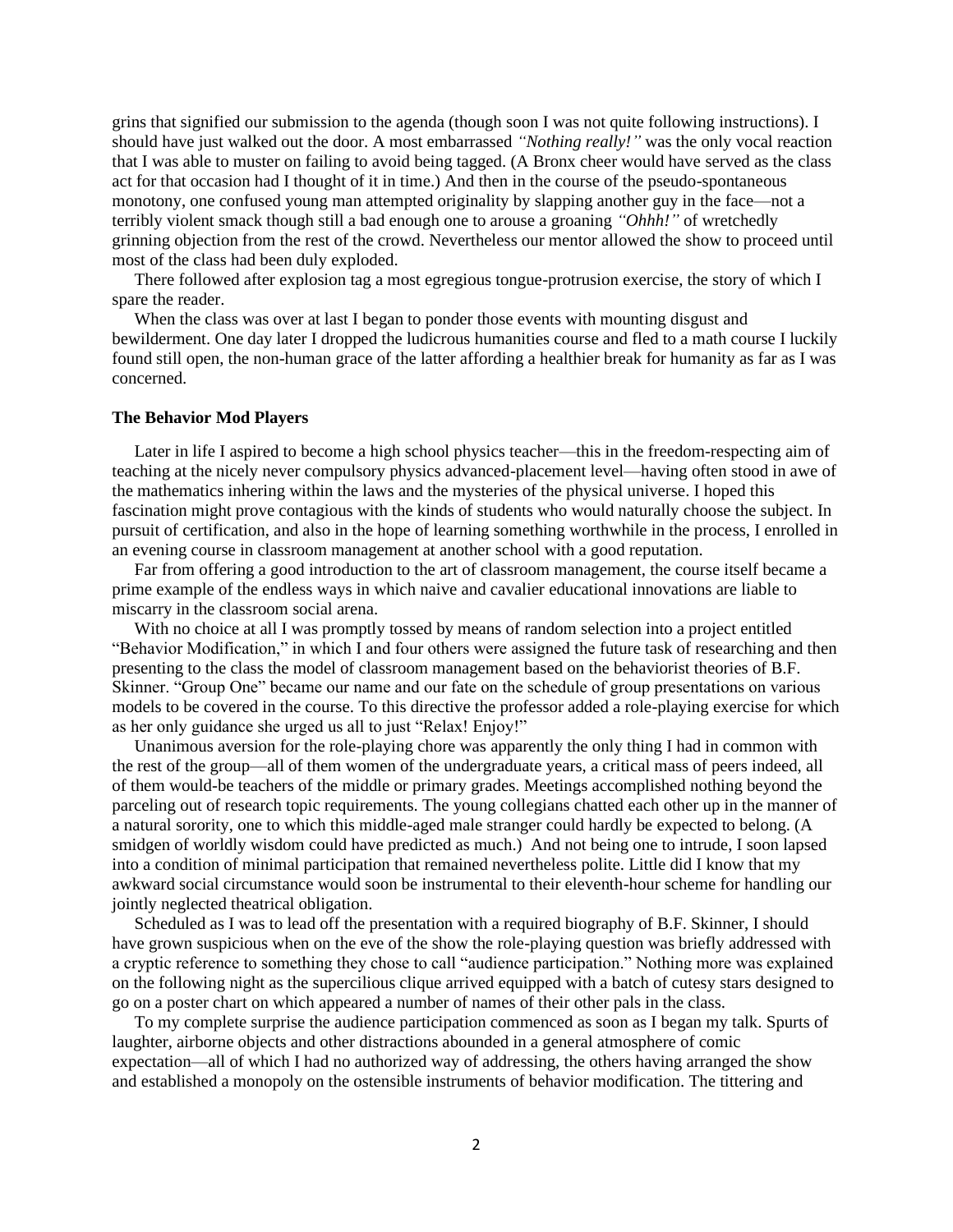other disturbances continued at this merry pace for quite some time as I did my best to speak, and then one fellow stole the show by overturning in his chair on the floor with a crash.

Startled like everyone else, I tried to put a good face on this by smiling bravely and asking, "Was that in the script?"

The professor, our "guide on the side" as fanciful doctrine would have it, laughed along with my question as if all of us were marvelously engaged in a highly dynamic celebration of pro-socially cooperative interactive learning, or something as fashionable as all that, with a wonderful time being had by all.

The reality in my own case was that each and every word was now a struggle to enunciate in the ghastliest case of dried-up salivary glands that I can ever remember.

The furniture percussionist, flush no doubt with the triumph of his well-timed spill, now came forward, walked behind me and played behind my back some kind of role that drew astonished laughter from the class—impudence enough to leave this dutiful speaker feeling as demolished as that "Weekend Update" commentator who used to serve as the object of the stealthy scorn that Chevy Chase was famous for delivering on *Saturday Night Live*. It may have been something other than Chevy's routine, but in any case I had been thoroughly upstaged in a way that others had found outrageously funny. I remained in dire need of a drink of water, not to mention a hunk of bubble gum or something to restore the normal ability to unglue one syllable of speech from another.

A story that I then went on to relate from Skinner's memoir of his youth was in its own right funny, but the unremitting spasms of mirth remained in sync with other events in the room and not with this; few in the class were listening at all.

The world-renowned Faber College would ably serve as the flagship school for such an academic league as this. Aside from simply walking out on the whole affair (the best resort in retrospect), what was one to do about this game without a referee? This show without a gong? Retaliatory juvenility as an attempt at saving face would hardly have been the age-appropriate answer; it never even occurred to me as an option. The high road would have been to find some way to assert a scheduled speaker's normal rights—a feat of non-cooperation far more easily said than done against this reign of what amounted to a flash mob facilitated by a magisterial school of education. A foiled attempt would only have made the bad scene worse, and something told me it would have been politically unwise. Choosing therefore to avoid disrupting the behavior-modification dramatization, I played the accepting good sport from beginning to end. Such is the occasional vulnerability of someone who defers to the airy-fairy theories and the slapdash group dynamics that all too often govern the training of America's would-be teachers.

Throughout this activity my Group One colleagues were nonchalantly engaged in functions like sticking stars beside the names on the poster. The stars, I guess, were tokens awarded for cessation of misbehavior. Regardless of these and other charades, the distractions persisted for the duration of my talk—and then subsided rapidly when I was finished at last.

The role playing ended with that as everyone's polite attention was then accorded the rest of Group One for the four remaining talks. In a masterstroke of inductive reasoning, one group member actually cited with a smile of precious innocence the nicely modified audience behavior as if this credibly demonstrated the efficacy of behavior modification.

Stunned at this development, I soon began to contemplate the none too sporting use that had just been made of me as a socially expendable outsider. Were these the proverbial college undergraduate types who rated their social standing on the number of people they could afford to cut? And had their sense of fair play been mangled somehow in the rites of passage of sorority-fraternity row? Or did they despise science "nerds" or hold a grudge against science teachers? Perhaps they considered this easily vanquished elder of theirs a legitimate casualty of the ever so creative exuberance of liberally empowered youth. Whatever the case, none of those future educators ever expressed the slightest regret (although I do acknowledge that one group member who was not as comfortable as the rest showed wisdom greater than mine by dumping the course after that).

"The first ones are always the guinea pigs," the professor said in her smiling way as she expressed to the class a measure of regret that a solitary student had taken the brunt of the bush-league events of the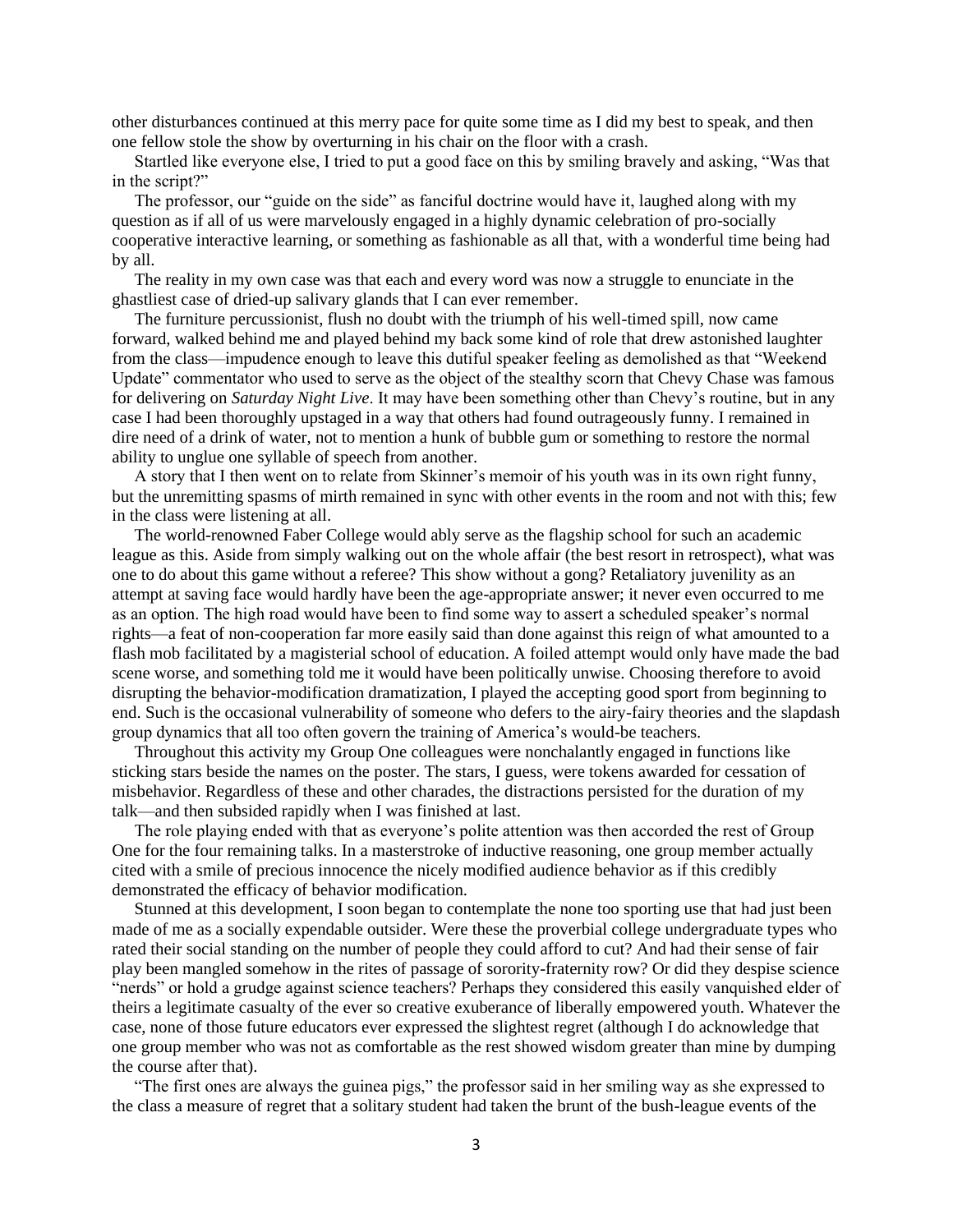evening. Damage control ensued as she generously then awarded me a grade of *A* for services rendered to her arduous cause, her written evaluation of my presentation even culminating with the grateful exclamation, "Going first takes courage! Thanks!" How sweet. And carefully to be overlooked by virtue of this device was a rather conspicuous issue regarding professional responsibility for a mismanaged class in classroom management, a topic apparently not in the scope of the course.

One week later, Group Two struggled through a skit supposedly demonstrating Lee Canter's assertive discipline model. They drew a politely smiling and embarrassed silence from the rest of us, their diligence amounting to a painful exhibition of their lack of acting talent. Assuming they were mostly innocent of the cheap-shot fest of the previous week, I viewed them as additional casualties under the professor's heavy-handed experimental ambitions for the class—ambitions in which the ivory-towered professor would have had no competence to lead or participate herself. Acting and the coaching of acting, at levels that speak to the reasonably discerning, are after all no everyone's everyday abilities. (This awareness I incidentally submit as part of the multifarious case against one-size-fits-all education. Equation-heavy math and science are hardly the only things not suited for everyone.)

Role playing was given a rest after that, its recent malfunctions having illuminated nothing about how to manage a class. Most of the rest of the groups either ignored that part of the assignment or paid their dues with a number of minimal gestures. The clown who had used me as the designated straight man went on to enjoy the luxury of giving his talk without distractions, as did everyone else in the class for the rest of the semester. The young man delivered a bland summation of material out of the course-required reading, enhancing this achievement with perfunctory glances up from his notes—quite a surprising anticlimax in light of the smashing impression he had made on some of the young women with his prior performance as an authorized role-playing outlaw.

#### **Disservice as a Gracious Art**

As the course wore on I began to relax, enjoying in particular, with our project now out of the way, my emancipation from Group One. I would have allowed the episode to pass if it hadn't been for Group Five, who nimbly skipped the role-playing duties by summoning up the gall to dictate role-playing assignments to the rest of the groups. We mostly ignored that medicine, but I was perhaps the only one in the class who made it a further point of honor to quietly stay away from his respective group. The topic for the evening was ironically the non-authoritarian model expounded by Haim Ginott, the teacher and psychologist who believed in respecting autonomy by allowing reasonable choices for students. Group Five duly recited this concept, sounding as though they favored it by never once disputing it, even as their methods were obviously trashing it.

Critical thinking beyond the rote-learned sort was apparently too outside the box for such a finely versed crowd as this. And then, moreover:

"Get over here [J]," the Group One queen bee coolly ordered when she noticed my unwillingness to return to her jurisdiction.

It was she who had served as the brains behind the Behavior Mod theatrics. Her lofty social status had apparently given her a sense of entitlement to this high-handed conduct. The stud who had fallen out of his chair to such resounding effect was one of her chums.

Only to avoid a scene when faced with a weakly smiling reminder from the professor herself did I then submit to this latest impertinence.

To question a professor's expertise is no easy matter, especially when letters of recommendation are hers to grant or withhold in the certification labyrinth. But apprehension of more unpleasant surprises compelled me to venture, in the subsequent written assignment, a tactfully deferential plea explaining my dissatisfaction with role playing as we knew it in her class.

She thanked me for my candor and then saw fit to conduct an out-of-class chat with me, this with a flourish of gracious listening manners, communication skill I suppose, while proving quite adroit in the art of addressing as little as possible. Bothered though she was by the rigged behavior-modification proceedings, she avoided all cognition of the part that her own authority had played in the chain of events.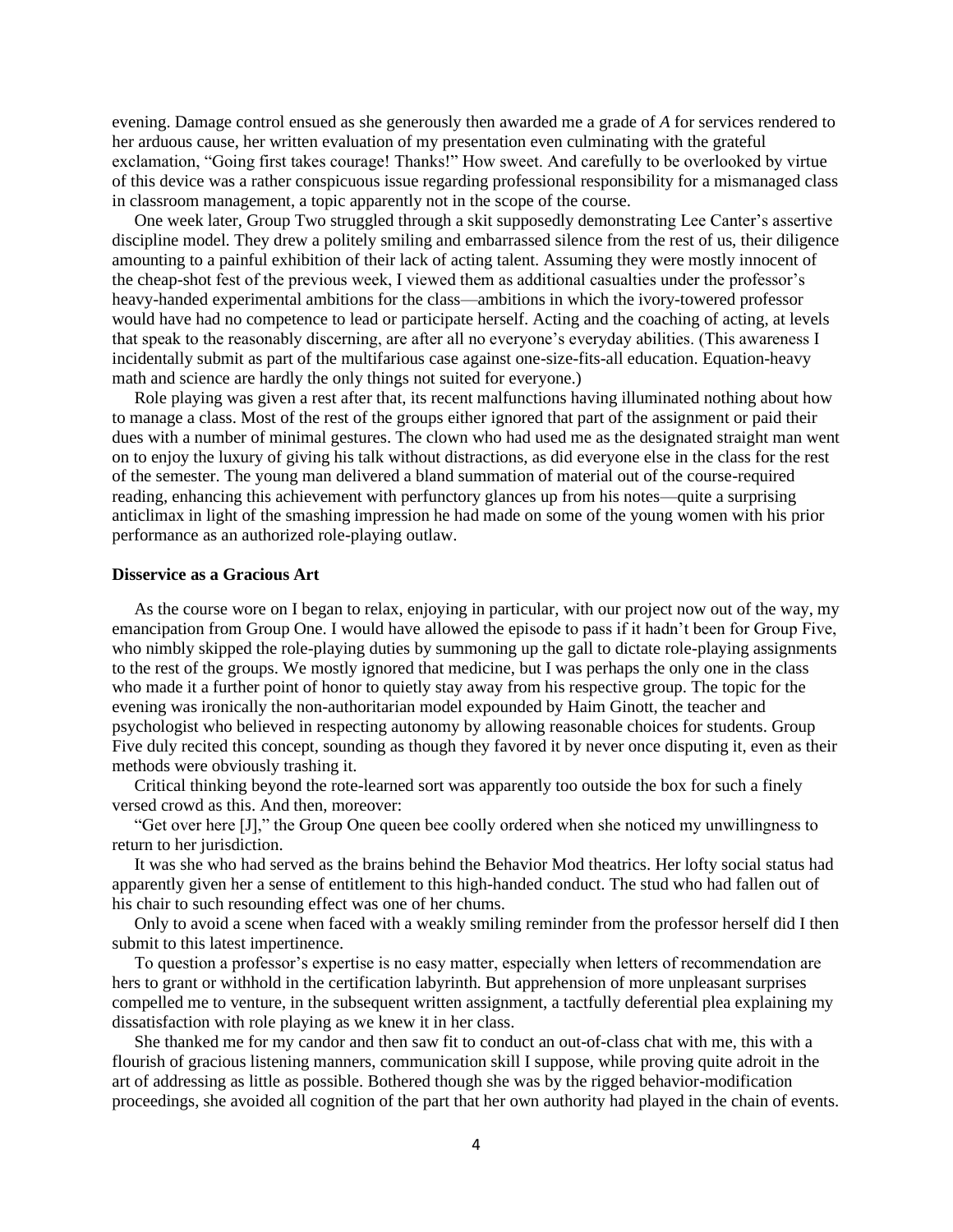And as for my dissatisfaction with an obviously disenfranchised role she offered the facile non sequitur, "You're being too hard on yourself," and then went on to rationalize that I would be teaching my heart out some day when similar misconduct would suddenly erupt in the classroom.

Foiled by that smiling obfuscation of the issues, I decided to voice the obvious objections indirectly, this by way of a brief allusion to my previously submitted written conception of a worthy version of classroom-management role playing. This would call for the leadership of a capable drama coach or two, under which there would be given equal opportunities for everyone to develop and thoroughly rehearse appropriate poised responses to common class disruptions. (And not to be confused with a skit or a play, the skill rehearsal would guarantee a time-out option for any individual who felt the need for one.) Careful attention would be given to choice of words, tone of voice, body language and facial expression. Video recordings would enable insightful reviews of mistakes and progress made throughout a follow-up series of quite a few sessions.

"We don't have the resources for that here," the professor admitted complacently, possibly missing the point, apparently unabashed, though swiftly changing the subject, and seeking to buy off my thoughts with a number of flattering remarks.

The kindly side of the wasteland. Our meeting soon played out with simpering niceties, our conversation merely following, as one might expect by now, the path of the professor's own convenience.

I remained in politic mode for the rest of the term, a courtly and cautious bull entrapped in a worse than useless China shop, even deigning to grant a carefully positive assessment on the course evaluation form, having known how easily surmised the source of the written remarks would be, and having felt obliged to mitigate my critique in light of the lavish grades and praise conferred on me throughout the semester.

Smarm is a lousy bargain as compared with better courses wielding tougher grades.

### **Not Exactly Hummingbirds**

In quest of a change of scene I later switched to yet another school to finish the courses required for certification. But this proved no escape from socially overbearing authority. In what is perhaps an occupational disease of those who preside over captive audiences, educators are perversely inclined sometimes to choreograph students in gestures only too well designed for tritely conforming teacher pleasers.

One such instance occurred in a role-playing session for a course in educational methods. One of the students, already an in-service teacher herself at the time, stood in front of the class and led us in the activities of standing in the aisles and energetically pumping our arms back and forth, followed by jumping up and down a few times. Physical education? No. This was a far-out English lesson—a highly progressive one in which the kinesthetic experience was supposed to assist one's comprehension of some grammatical point involving verbs. (I don't remember what.)

Almost wondering at first if this could be a practical joke or a hazing procedure, I decided to rebel by way of non-participation, but soon relented when the teacher corrected me in this. At the end of this active-learning experience she asked me if I could furnish the answer to a question that she posed about the syntax thus impressed upon us.

"Not off hand" I replied, quite annoyed but feigning a casual tone as best I could.

Then there was the in-service middle-school biology teacher who led us in the activity of standing in the aisles and flapping our forelimbs up and down as if we possessed the wings of birds. The object was to count the number of wing-flap cycles per minute for the sake of comparison with the extraordinary frequency of hummingbird wing oscillations, as if contemplation of the latter phenomenon would overtax middle school minds if it weren't for this pedagogical advance.

Perhaps it was out of respect for the birds in general that none of us went so far as to voice the old expression that comes to mind. One fellow did go so far as to remark discreetly that the exercise was "obnoxious." He restricted his participation to a fluttering motion of his hands alone—a form of cheating but just enough kinesthesia to stay in compliance with the teacher's demand. I, however, chose the path of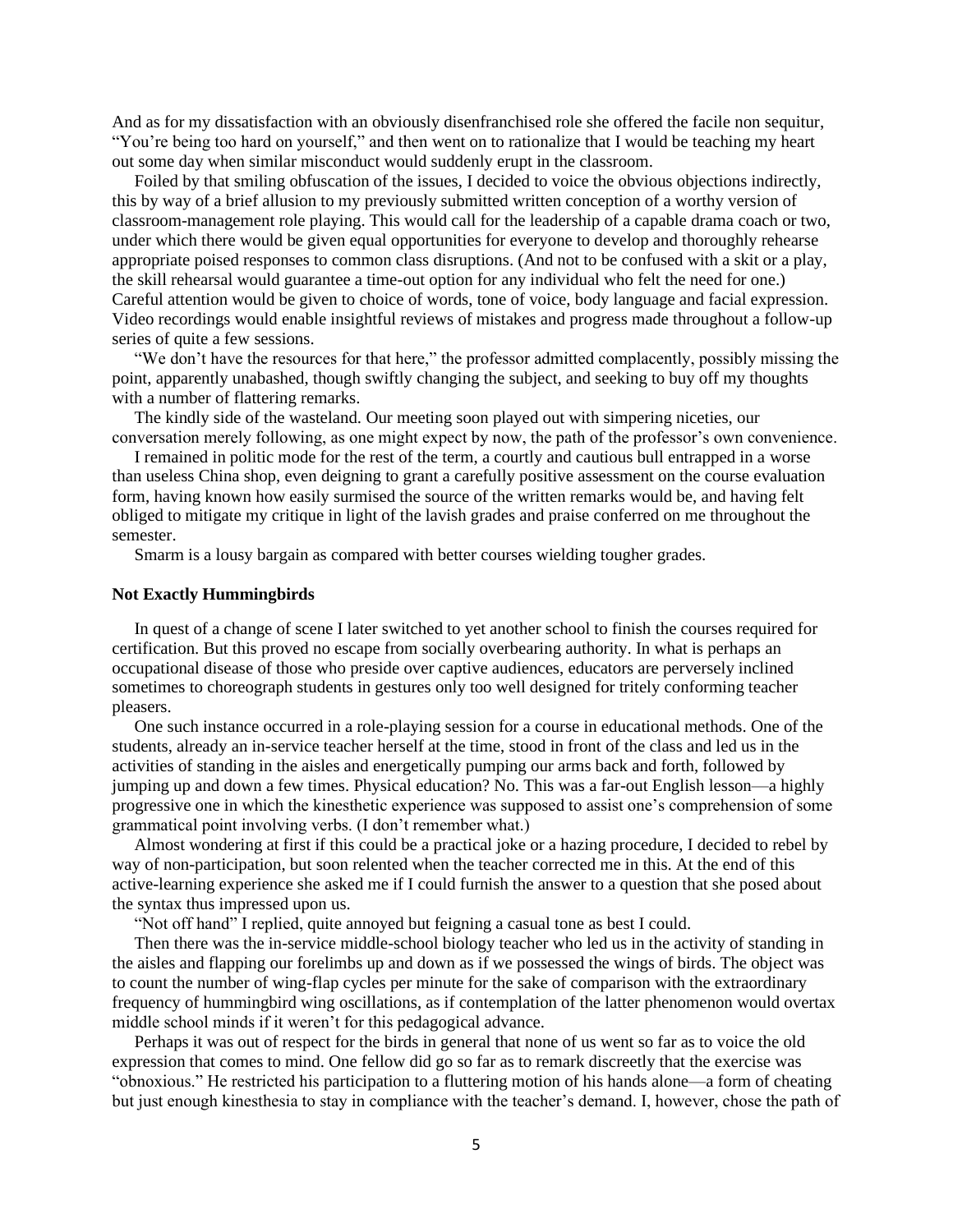civil disobedience again, but soon gave in when the teacher scolded me for my non-compliance. Another self-assured progressivist, she was bent on a mission to straighten out her backward pupil. I should have just told her where she got off, although doing so would have constituted a violation of the rules established by the eminent Dr. Big, the quietly observing professor, the one I had to reckon with. (I was not the designated role-playing trouble maker.)

Uncontested academic freedom, that hallowed notion that apparently has its ways of going to the heads of some who scarcely deserve the privilege, is now the source of an irony wherein respectably accomplished people occasionally pay tuition only to find themselves putting up with instances of domination that few would ever tolerate for their paychecks in the normal working world. Cases here in point, so flagrant in their wackiness, their worthlessness, their ignorance of decent social limits, the English grammar calisthenics and the flapping science lesson were excellent ways of driving selfrespecting souls away from the teaching profession.

### **A Cultural Adventure in Prayer**

While strongly opposed to public school-sponsored prayer on the ground that the imposition of collective prayer is coercive and therefore in conflict with the principle of freedom of conscience, I do of course respect the right of individual prayer and other non-aggressive expression of religious belief in public schools, in this case on the ground that such expression is entirely consistent with the principle of freedom of conscience. And though an agnostic myself, weary of implausible creed, weary of organized religious presumption, that standard family value that made a charade of this freethinker's formative years, I am not opposed to religious clubs in public schools as long as such associations are extracurricular, as long as such associations agree to respect the civil liberties of those in school who do not share their beliefs. (Just the same should apply to secular humanist clubs.)

The question of prayer in school incurred an astonishing twist when I found myself in a course in multicultural education. While hardly a radical cultural relativist, I must acknowledge that the course in multiculturalism was often right in its illumination of the wrongs of ethnocentric arrogance and other forms of bigotry. But once again there were misunderstandings arising out of trendy methodology, that apparently unrelenting preoccupation of schools of education.

We broke into groups to research various minority cultures for later presentations to the class. While choices among the groups and topics were kindly allowed this time, there were certain bothersome requirements appearing in the syllabus—one of which was an emphasis on something that goes under the name of "creativity." There is, to be sure, magnificent creativity in this world. But riding on its coattails there is something of a lesser sort that F. Scott Fitzgerald has aptly disparaged as "that flabby impressionability which is dignified under the name of the 'creative temperament.'" Grades on creativity are invitations to hackneyed versions of the latter. The course in question weighted the group-creativity score with points enough to tweak a close call on a student's final course grade from that of a *B* to an *A*. Wearisome versions of group creativity should well be expected in the face of such an incentive.

I had the good fortune to get off with a light sentence this time. Despite my objections to the artificialities involved, the group determined that a television quiz-show format would be just the thing with which to enliven our presentation, one on which with all their wondrous Love of Learning soaring high they conferred the title "Know Your Culture." Another performing-seal routine, this was the essence of their bid for the creativity grade. They lectured me on the importance of working as a *team* for this and made short work of my dissent by pointing out that I offered no alternative suggestion as to how to collect the allotted points. (My only potential ally was unfortunately absent from the crucial meeting.) I don't know for sure if creativity by committee is an absolute oxymoron, but I've never encountered any evidence to indicate otherwise in the ways and means of academic ingratiation. The silliness was bearable this time, however, and so I decided to resign myself to the will of the group majority, having been satisfied that the remainder of the plan would allow us to be serious about our chosen topic: Vietnamese Americans. My own presentation addressed the Vietnamese refugee experience, most notably the story of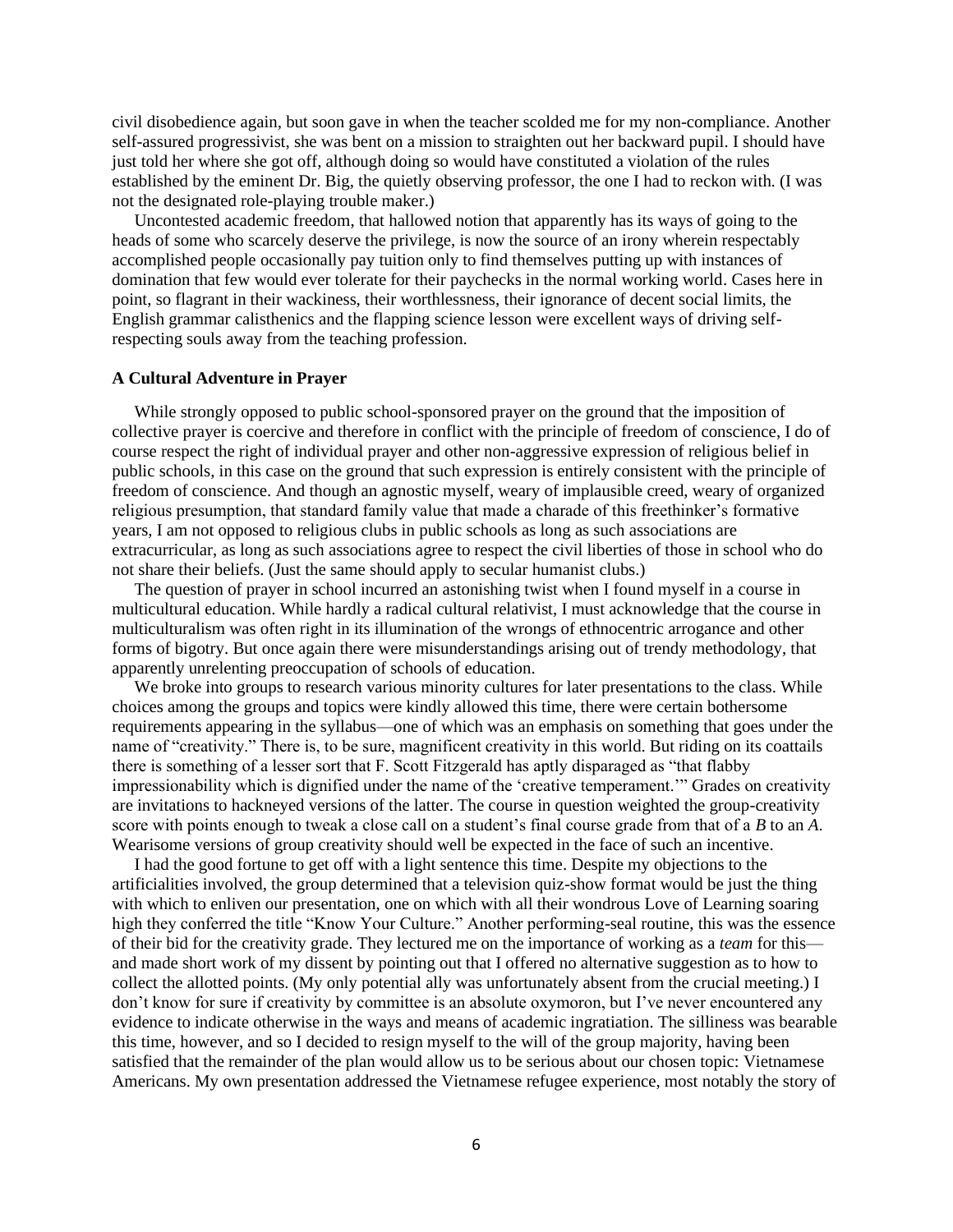onetime National Liberation Front enthusiast Doan Van Toai—his shocked disillusionment with communism after the fall of Saigon. Our presentation turned out well enough on balance.

The course outline also directed each group to "immerse the class in the totality of the culture" chosen for presentation. As a member of the audience one night for a group presentation on Saudi Arabians (this incidentally several years prior to 9/11/01), I was quietly enjoying what I naturally assumed to be "the right to be let alone"—that famous Justice Brandeis phrase—when suddenly someone derailed this modest hope with another one of those blunders apparently symptomatic of youth in confusing environments. A young American woman, certainly not a Muslim herself, took it upon herself to try to lead the class in the physical motions of Muslim prayer. Yes—she kneeled upon a mat for prayer, something that her husband had acquired on a stint in Saudi Arabia, and then explained that she intended this to be an "interactive" class activity. Choreographic presumption had found itself a new frontier. She hoped the rest of us would join her in this active-learning exercise to broaden our multicultural horizons.

Quite surprised I would be if actual Muslims would have appreciated the sight of such an imposture. Somewhat less surprising on the other hand was the spinelessness of a number of students—in-service teachers among them—who, in kindly discomfort, or perhaps with their grades in mind, slid from their chairs and planted their knees on the floor: a picture if ever there was one fit to grace the cover of that well-named treatise on that sad condition the authors aptly termed "other-directedness," *The Lonely Crowd*.

A number of others and I refused to budge from our seats—and now comes a moment in the story where memory is incomplete for the lack of calm observation. On finding the scene unbearable I turned my gaze toward the ceiling and stayed that way in a look of total exasperation. (I do assume the professor, beyond my field of vision, remained a non-participant, though later he left me speechless when he stated that he had no problem with the invitation to such an activity as that in his class.) A fleeting recollection from the fringe of my upset view informs me that she discontinued her worship service, this perhaps a concession to my silent but unmistakable protest. Whatever the case, she herself now seemed upset with what I suppose she considered my attitude problem, because a few minutes later she gave me a dirty look of her own that was also an injured look. I regret this incident between us because she seemed in some ways a well-meaning person. The fact remains that I was beginning to feel overrun by chronically inappropriate expectations in the classroom—avalanches of muddy thinking that sometimes seemed oblivious to, or perhaps even intent on denying, the legitimate need that some people actually have for the preservation of individual integrity. (And I trust that one can see that her agenda was neither a fair nor a balanced way of respecting diversity.)

## **A Faraway Light**

One evening in a course on stages of human development, I noticed a classmate briefly wincing and groaning at the spectacle of somebody's foolish and talentless imitation of the state of human infancy in a group performance in front of the class—a performance nobody seemed to find entertaining. The vexed observer and I were part of an upcoming group presentation. In a meeting to plan for this, he urged that we merely take our separate five-minute turns presenting our chosen topics and leave it as sensibly simple as that.

His words exactly: "Five minutes up and down. Nobody gets hurt."

A voice of reason at last.

Our general group topic was the phase that is known as "late adolescence." A relevant subtopic would have been that gang of party-school royalty who'd managed to gain the upper hand at the other school by living up to the platitude about the value of knowing how to work in a group. However, I chose for my topic the high school dropout phenomenon, but then took the liberty of digressing briefly on something far beyond our shores and very upbeat—namely, the remarkable rate of high achievement on the SAT in the Caribbean island of Barbados, a black-majority nation with a rate outstanding in literacy obtained from straightforward education. Scores above 1200 out of a possible 1600 were typical among their college-bound students more than a decade ago; spectacular scores are also not uncommon. Comparison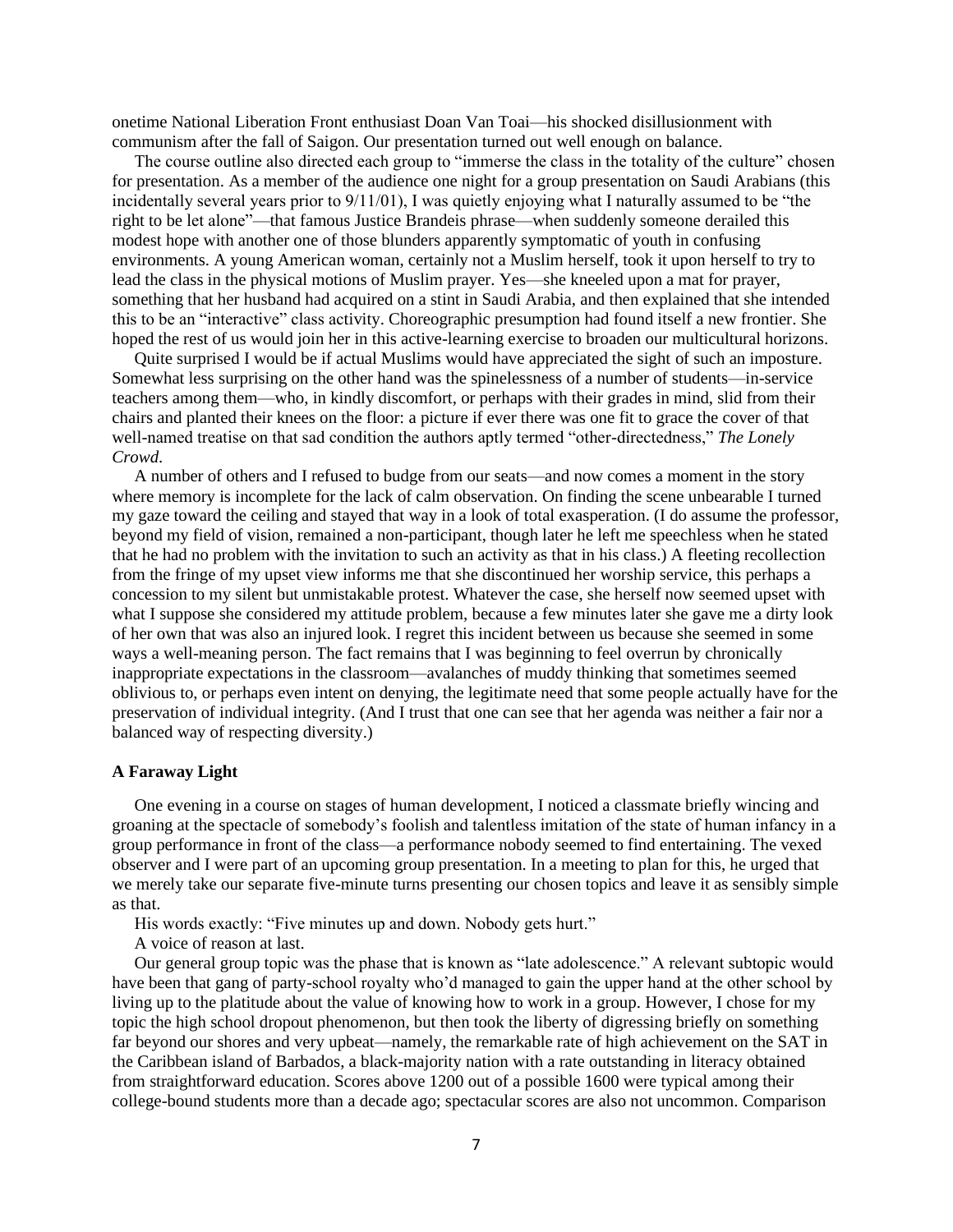with U.S. educational outcome is frankly intended here as further discredit to much in American education that is undeservedly considered progressive. (This however is not intended to imply uncritical enthusiasm for the controversial SAT I.)

A faraway place exists where descendants of slaves are now surpassing achievement norms of American whites. As well they should. This counts as justice at its most poetic, rebellion at its most profound, the SAT at its most ironic. Something new on the face of the earth. Strange that it mostly goes overlooked.

Pursuit of excellence as an act of deep rebellion is a thought that I, a white American, would like to offer to African Americans for its value as a means of telling off the closet bigots and the white supremacists who still inhabit our society.

End of Caribbean digression. To the messy American issues previously raised we must return.

# **The Rights of Disentanglement**

Messy demoralization almost seems at times as if it were a progressivist educational principle—a way of life, a regimen, a crucible, a sanctimonious growing pain, a group-life skill of a sort, the high-flown rationales of which resound with arcane refrains, pat abstractions, oft-recited buzzwords at their emptiest as in such wonderments as learning how to learn constructivistically as merrily thematically reflectively discovery-oriented learning-now-made-whole-inspired meaning makers learning how to carry on with roles designed to serve the greater good of a learning group experiencing various interrelations between the cognitive and psychomotor as well as affective learning domains, the better to satisfy criteria for authentic assessment of course. Educationspeak. The English language could use a break from it. Empty is the word "education" itself when people are taken for granted as toys of confused educational fads, when human individuals are taken for granted as plastic raw material to be injected into the latest pseudohumanist molds. A smidgen of humane intuition alone would go a long way to avoid inflicting the unlovely distortions of human relations of the kind recounted herein. Yet those were not the only such events. They seem to have their ways of being unapologetically rationalized as part of the price of human progress in advanced thinkers' classroom social-engineering fancies cheerily carrying on as apparently they must with their cultures of cutesy shows, hapless roles, dippy songs, throwaway kitsch, frivolous fun and games and other pretensions in the name of whatever, good for occupying class time until the bell rings and little if anything else in actuality.

Pedagogical theories have too often glibly suffocated personal rights that should have been guaranteed in a free society. Even when nothing is obviously amiss, the starry-eyed overvaluation of togetherness entails a subtle suppression of the rights of individuals to be genuine persons of their own. The unperceptive instigation of less-than-honest social behavior amounts to a hidden curriculum that promotes acquiescence to life as a sham activity—a hopeless virtue of becoming all manner of the hokiest things for the ever so greater good of nobody ever proves what.

The encroachment on legitimate individuality is at its most insidious in the tone-deaf call for cooperative creativity. Granted, creativity is often a cooperative enterprise. But counterfeit creativity is worse by far than a forthright lack thereof, and indiscriminate cooperation imperatives can easily be destructive to the real phenomenon. To the latter point I ask the reader to consider a hypothetical society ruled by a rigid ideology of cooperation—one perhaps in which all the people are expected to play well together and kiss up in groups to a clueless Ministry of Culture that blithely goes assuming, say, that a team composed of authors Updike, Mailer, Wolfe and Irving should have been able to thrive at the task of writing a novel together, or better yet that a very obliging Miles Davis should have been able to thrive, say, by happily trumpeting away in accord with the needs of a Dixieland group. A wretched state of affairs indeed. And yet assumptions no less naive are all too easily imposed in the name of educational group-creativity agendas.

Reasons abound for a merciful reinstatement of modest objectives. Disingenuous entanglements would best be dropped and replaced with review, at the remedial level for some, of the elements of common courtesy—aspects of decent cooperation to begin with, but also of decent plural society, in